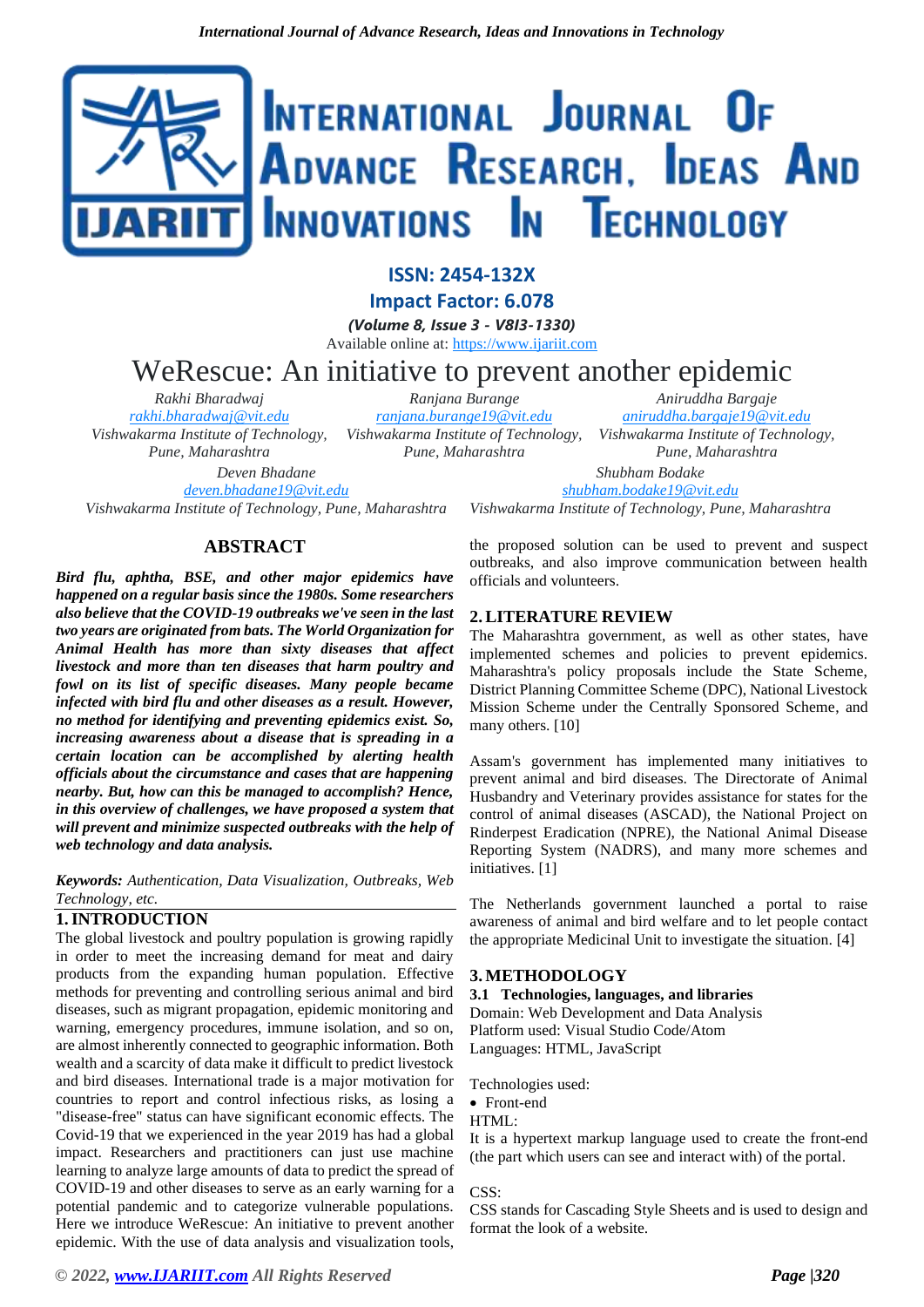#### *International Journal of Advance Research, Ideas and Innovations in Technology*

JavaScript:

JavaScript is a programming language designed to provide users with a dynamic and interactive experience. JavaScript is used to write the majority of the project's functions and features.

#### EJS:

EJS is a basic templating language that uses plain JavaScript to build HTML markup. It has helped us to include JavaScript functionalities in HTML pages for this project.

#### • Backend

Node.js: Node.js enables the building of fast web servers in JavaScript by bringing event-driven programming to web servers. It's a programming language that's used to create websites and back-end API services.

Express.js: Express.js is a Node. js web application framework that is free and open-source. It is used to quickly and easily design and create web apps.

Mongoose: Mongoose is a MongoDB and Node.js Object Data Modelling (ODM) module. It manages data associations, does schema validation, and is used to translate between objects in code and their MongoDB representations.

#### • Database:

#### MongoDB:

MongoDB is a NoSQL database management system that provides high performance, high availability, and autonomous scaling.

#### • Data Analysis and Visualization

Plotly.js: Plotly.js is a library that helps to create makes graphs and charts easy to use in JavaScript applications. In this project, it is used to visualize data in order to predict the intensity of a crisis.

#### **3.2 System Architecture**



**Fig-1: System Architecture**

#### **3.3 Project Design**

In this project, there are essentially two modules: one for health officials and another for volunteers. The health officials module is designed for health officers who are responsible for directing the various investigation teams. With the necessary information, health officials can log in/sign up. They can see and review the posts that have been received from a specific region after logging into the system. They will be able to view visualization plots and charts that have been generated automatically into the system. If they discover anything suspicious, a team will be assigned to investigate and then Disease control and follow-up are required. Volunteers can register on a portal in the volunteer module. If volunteers come across any cases in the locality, they will report them to the health officials via the WeRescue portal. After that,

visualisation would be carried out to assist health officials in suspecting outbreaks. If there is a risk of an epidemic, the WeRescue portal will alert local officials, who will then take the necessary disease control and follow-up actions.

#### **3.3 System Flow-Chart**





## **3.4 Testing and Results Volunteer Module:**



**Fig.3. Home Page of the portal**

This is the portal's home page. Volunteers and health officials will be able to log in and sign up for the system, as well as navigate to different sections, via this page.

| Login       |              |
|-------------|--------------|
| ÷           |              |
|             |              |
|             |              |
| <b>STEP</b> |              |
|             | $1 - 1$<br>G |

**Fig-4: Login feature for Volunteers**

| ${\bf \textit{Reginter}}$ |  |
|---------------------------|--|
|                           |  |
|                           |  |
|                           |  |
|                           |  |
|                           |  |
| <b>Internet</b>           |  |
|                           |  |
| -<br><b>CONTRACTOR</b>    |  |

**Fig-5: Sign up feature for Volunteers**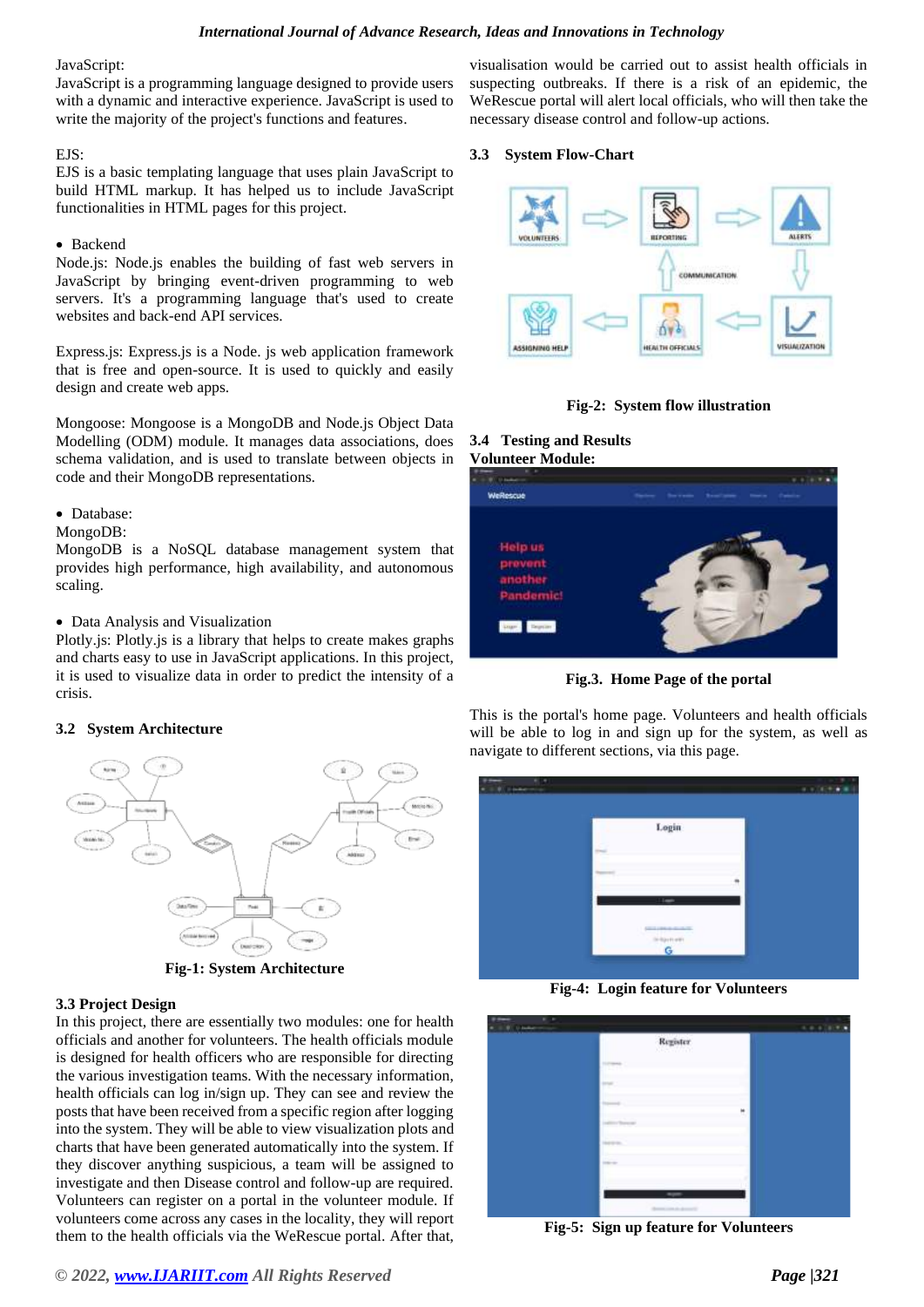These are the login/sign-up screens for volunteers who would like to register on the portal.



**Fig-6: Create a post feature to report the cases**

This feature will allow volunteers to report cases by filling out necessary details such as the address where the case occurred, a description of what happened, and pictures of the bird or animal concerned.

| <b>Wellescue</b> |                                                                                                                                | the man chart that |                    |
|------------------|--------------------------------------------------------------------------------------------------------------------------------|--------------------|--------------------|
|                  | <b><i><i><u><b>AT HET 3</b></u></i></i></b><br>they the right should be the first development and<br>to determine that several |                    |                    |
|                  |                                                                                                                                |                    | <b>Street Cold</b> |
|                  |                                                                                                                                | ---                |                    |

**Fig-7: Illustrates status of posts that are submitted along with edit profile feature**

After successfully logging into the system, the volunteer will be able to update his or her profile as well as publish posts to report on the cases that are happening. Here, he/she will also be able to see the status of the post means if the case is reviewed or not yet.

#### **Health Officials Module:**



**Fig-8: Login/Sign-up feature of Health Officials**

These are the login/sign-up screens for health officials to register on the portal.

| Edit Profile                                                               |  |
|----------------------------------------------------------------------------|--|
| <b>SCIENCE</b><br><b>THE REAL PROPERTY</b><br><b>CARL AND CARL AND AND</b> |  |
|                                                                            |  |
| man.                                                                       |  |
|                                                                            |  |
|                                                                            |  |
| _____                                                                      |  |
|                                                                            |  |

**Fig-9: Edit profile feature for Health Officials**

After successfully logging into the system, health officials will be able to edit his or her profile by adding the information needed.

| WeRetcue        | 1. Henry America College County                                                                                                                        |                               |
|-----------------|--------------------------------------------------------------------------------------------------------------------------------------------------------|-------------------------------|
| <b>COLORADO</b> | Des<br><b>TRUNK</b>                                                                                                                                    | Cases Beviewer<br>.           |
| kentaker many   | <b>Taxe of the suitainers</b><br><b>Betränger</b><br>Milita St.<br><b>Scientists</b><br>asker<br>BLC-8291 Herocoupes rates connected<br><b>Becamin</b> | Disease and<br><b>Several</b> |
|                 | THE SHIP GROUND END OF<br><b>SACTION</b>                                                                                                               |                               |

**Fig-10: Review the received posts and create an alert**

This screen is for health officials to review the volunteer posts that have been submitted. He or she will be able to take the required actions after analyzing the posts. It has features that allow it to generate an alert based on the severity of the incidents that are occurring.

|     | ٠                             |                |
|-----|-------------------------------|----------------|
|     | Chat with concerned volunteer |                |
| ×   |                               |                |
| - 7 |                               | <b>COLLEGE</b> |
|     |                               |                |
|     |                               |                |
|     |                               |                |
|     | <b>Band College</b><br>-      |                |

**Fig-11: Chat option for communication**

In addition, health officers and volunteers will be able to communicate with one another regarding recent cases. Essentially, it would provide a convenient and efficient means of staying updated about suspected outbreaks.



**Fig-12: Pie Chart - The severity of alerts showing in three colors red, green, and yellow**